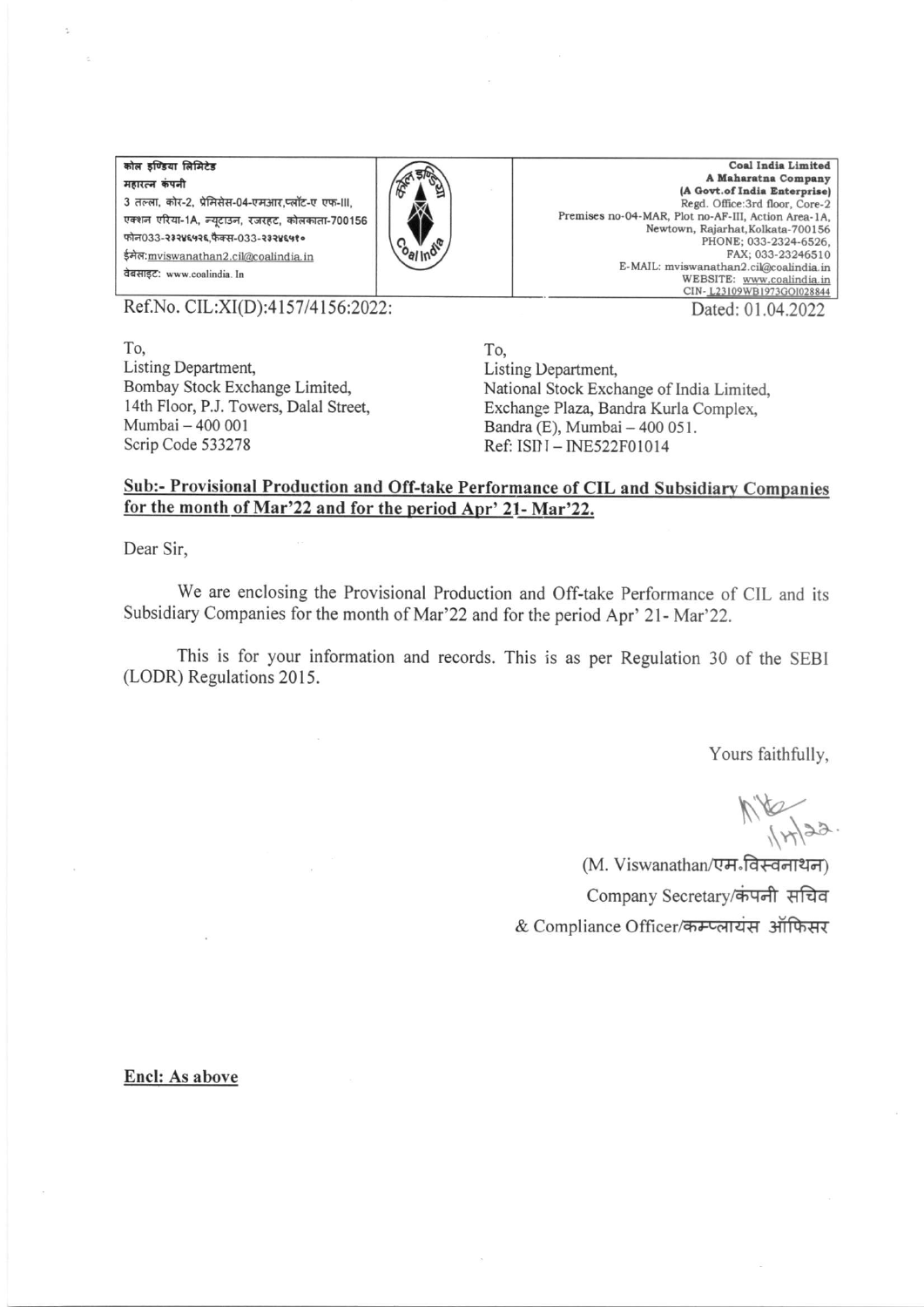| कोल इण्डिया लिमिटेड                                                                                                                                                                                              |                | <b>Coal India Limited</b>                                                                                                                                                                                                                                                                                    |
|------------------------------------------------------------------------------------------------------------------------------------------------------------------------------------------------------------------|----------------|--------------------------------------------------------------------------------------------------------------------------------------------------------------------------------------------------------------------------------------------------------------------------------------------------------------|
| महारत्न कंपनी                                                                                                                                                                                                    |                | A Maharatna Company                                                                                                                                                                                                                                                                                          |
| 3 तल्ला, कोर-2, प्रेमिसेस-04-एमआर,प्लॉट-ए एफ-III,<br>एक्शन एरिया-1A, न्यूटाउन, रजरहट, कोलकाता-700156<br>फोन033-२३२४६५२६,फैक्स-033-२३२४६५१०<br>ईमेल: mviswanathan2.cil@coalindia.in<br>वेबसाइट: www.coalindia. In | <b>Pallino</b> | (A Govt.of India Enterprise)<br>Regd. Office:3rd floor, Core-2<br>Premises no-04-MAR, Plot no-AF-III, Action Area-1A,<br>Newtown, Rajarhat, Kolkata-700156<br>PHONE; 033-2324-6526.<br>FAX; 033-23246510<br>E-MAIL: mviswanathan2.cil@coalindia.in<br>WEBSITE: www.coalindia.in<br>CIN-L23109WB1973GOI028844 |

| CITY- LEJIUJ W DIJ JUULULOOM<br>Submission of Information under Regulations 30 of SEBI(LODR) Regulations 2015 |                                                             |                                                        |  |  |
|---------------------------------------------------------------------------------------------------------------|-------------------------------------------------------------|--------------------------------------------------------|--|--|
| Name of Company:                                                                                              | <b>COAL INDIA LIMITED</b>                                   |                                                        |  |  |
| CIL No.                                                                                                       | L23109WB1973GOI028844                                       |                                                        |  |  |
| <b>ISIN of Company</b>                                                                                        | INE522F01014                                                |                                                        |  |  |
| <b>Registered office Address</b>                                                                              | 3rd Floor, Core-2 Premises no-04 MAR, Plot no-AFIII, Action |                                                        |  |  |
|                                                                                                               | Area-1A, Newtown, Rajarhat, Kolkata-700156                  |                                                        |  |  |
| Name of the Company Secretary/ Compliance Officer                                                             | Shri M. Viswanathan                                         |                                                        |  |  |
| Telephone No.                                                                                                 | 033-23246526                                                | Fax. No.<br>033-23246510                               |  |  |
| e-mail id                                                                                                     |                                                             | complianceofficer.cil@coalindia.in                     |  |  |
| Details of the information/ Disclosure:                                                                       |                                                             |                                                        |  |  |
| <b>Information in Brief</b>                                                                                   | Provisional Production and Off-take Performance of CIL      |                                                        |  |  |
|                                                                                                               | and Subsidiary Companies for the month of Mar'22 and        |                                                        |  |  |
|                                                                                                               | for the period Apr' 21- Mar'22                              |                                                        |  |  |
| Whether the information relates to the action by the                                                          | <b>ACTION BY THE COMPANY</b>                                |                                                        |  |  |
| company or it relates to the action by a third party                                                          |                                                             |                                                        |  |  |
| When did the company come in possession of the                                                                | 01.04.2022                                                  |                                                        |  |  |
| information                                                                                                   |                                                             |                                                        |  |  |
| Whether the information has been shared with any                                                              | NO.                                                         |                                                        |  |  |
| entity before submission to the Exchange, if yes, reason                                                      |                                                             |                                                        |  |  |
| for doing so.                                                                                                 |                                                             |                                                        |  |  |
| If the Information has material impact on the company,                                                        | Kind of Impact viz. profitability/                          | PROFITABILITY                                          |  |  |
| then                                                                                                          | Assets/Liability/contingent                                 |                                                        |  |  |
|                                                                                                               | liability/ Reputation etc.(please                           |                                                        |  |  |
|                                                                                                               | specify)                                                    |                                                        |  |  |
|                                                                                                               | Type of Impact (Positive/                                   |                                                        |  |  |
|                                                                                                               | Negative)                                                   |                                                        |  |  |
|                                                                                                               | Period of the impact                                        | $\overline{\phantom{a}}$                               |  |  |
|                                                                                                               | Quantification of financial                                 |                                                        |  |  |
|                                                                                                               | impact                                                      |                                                        |  |  |
|                                                                                                               | Breakup of Financial impact                                 |                                                        |  |  |
|                                                                                                               | over the period of impact                                   |                                                        |  |  |
|                                                                                                               |                                                             |                                                        |  |  |
|                                                                                                               |                                                             |                                                        |  |  |
|                                                                                                               | If quantification of financial                              | Accounts are prepared at                               |  |  |
|                                                                                                               | impact is not possible, reason f<br>or the same.            | Quarterly Intervals as                                 |  |  |
|                                                                                                               |                                                             | required under                                         |  |  |
|                                                                                                               |                                                             | Regulation 33 of                                       |  |  |
|                                                                                                               |                                                             | <b>SEBI(LODR) Regulations</b><br>2015 and hence unable |  |  |
|                                                                                                               |                                                             | to comment on the                                      |  |  |
|                                                                                                               |                                                             | Financial Impact of                                    |  |  |
|                                                                                                               |                                                             | Production & offtake for                               |  |  |
|                                                                                                               |                                                             | a particular month.                                    |  |  |
| If the information does not have material impact on the                                                       | $\overline{\phantom{a}}$                                    |                                                        |  |  |
| company then basis of such belief of the company                                                              |                                                             |                                                        |  |  |

 $10\frac{K}{14}g$ Company Secretary

Encl: Annexure A

 $\bar{t}$ 

 $\overline{\epsilon}$